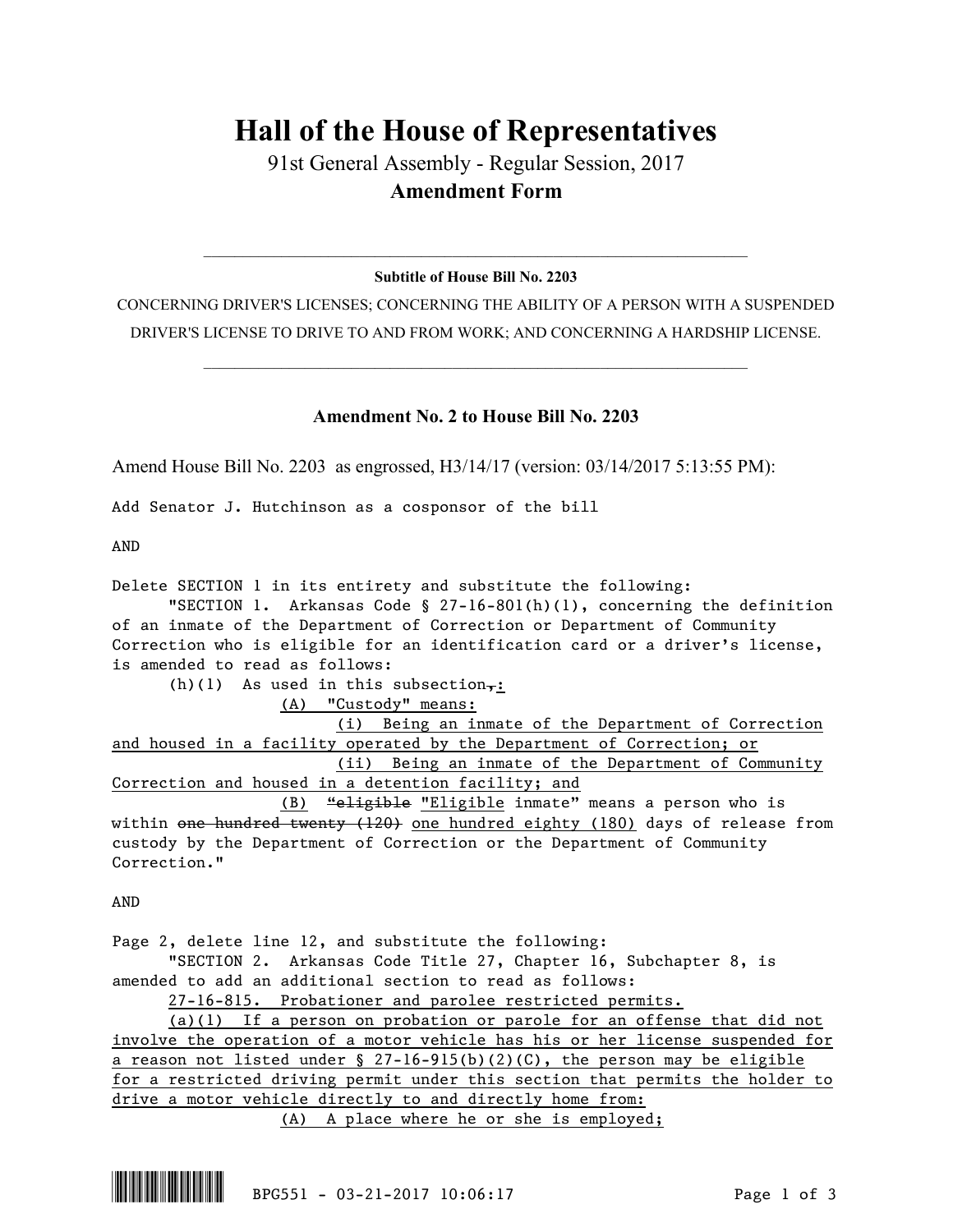(B) A place where he or she, or his or her minor child,

attends school;

(C) A scheduled meeting with his or her probation or parole officer; or

(D) Any place, location, or meeting that the person's probation or parole officer has directed the person on probation or parole to travel to or attend.

(2) This section does not apply to a person with an expired driver's license.

(b)(1) A person on probation or parole is required to be in the process of paying toward any outstanding fine or fee assessed by a court, under terms and conditions set by the court, if applicable, or absent terms and conditions set by the court, the person on probation or parole is required to be paying toward any outstanding fine or fee as required by the person's probation or parole officer.

(2) Failure to satisfy the payments toward a fine or fee as required under subdivision (b)(1) of this section may result in revocation of the restricted driving permit.

(c)(1) A probation or parole officer employed by the Department of Community Correction who supervises a person on probation or parole with a suspended driver's license may issue a restricted driving permit under this section that allows the person on probation or parole to drive a motor vehicle to and from a place listed under subsection (a) of this section.

(2)(A) A restricted driving permit issued under this section shall be a standardized permit, and the person possessing a restricted driving permit under this section shall have the restricted driving permit in his or her possession at all times when the person is operating a motor vehicle until the person's driver's license is no longer suspended.

(B)(i) A restricted driving permit shall include the address of the person's residence and the address of each location to and from where the person is permitted to drive under this section.

(ii) The person's name and address on a restricted driving permit under this section shall match the person's name and address as listed on a valid state-issued identification in the person's possession.

(3) The person's probation or parole officer may revoke a restricted driving permit issued under this section at any time and for any reason.

(d) A person who knowingly creates a fraudulent restricted driving permit, the purpose of which is to be used as a restricted driving permit under this section upon conviction is guilty of a Class A misdemeanor.

(e) A motor vehicle liability insurance carrier may provide liability insurance for a person issued a restricted driving permit under this section but is not required to issue an insurance policy for a person who has been issued a restricted driving permit under this section.

(f)(1) A person on probation or parole who has been issued a restricted driving permit under this section shall continue to have his or her driver's license suspended until the person has satisfied all the requirements necessary to remove his or her driver's license from suspension.

(2) Once the person on probation or parole has his or her driver's license removed from suspension, he or she shall be free from the restrictions placed on him or her under this section.

(g) A restricted driving permit issued under this section expires on